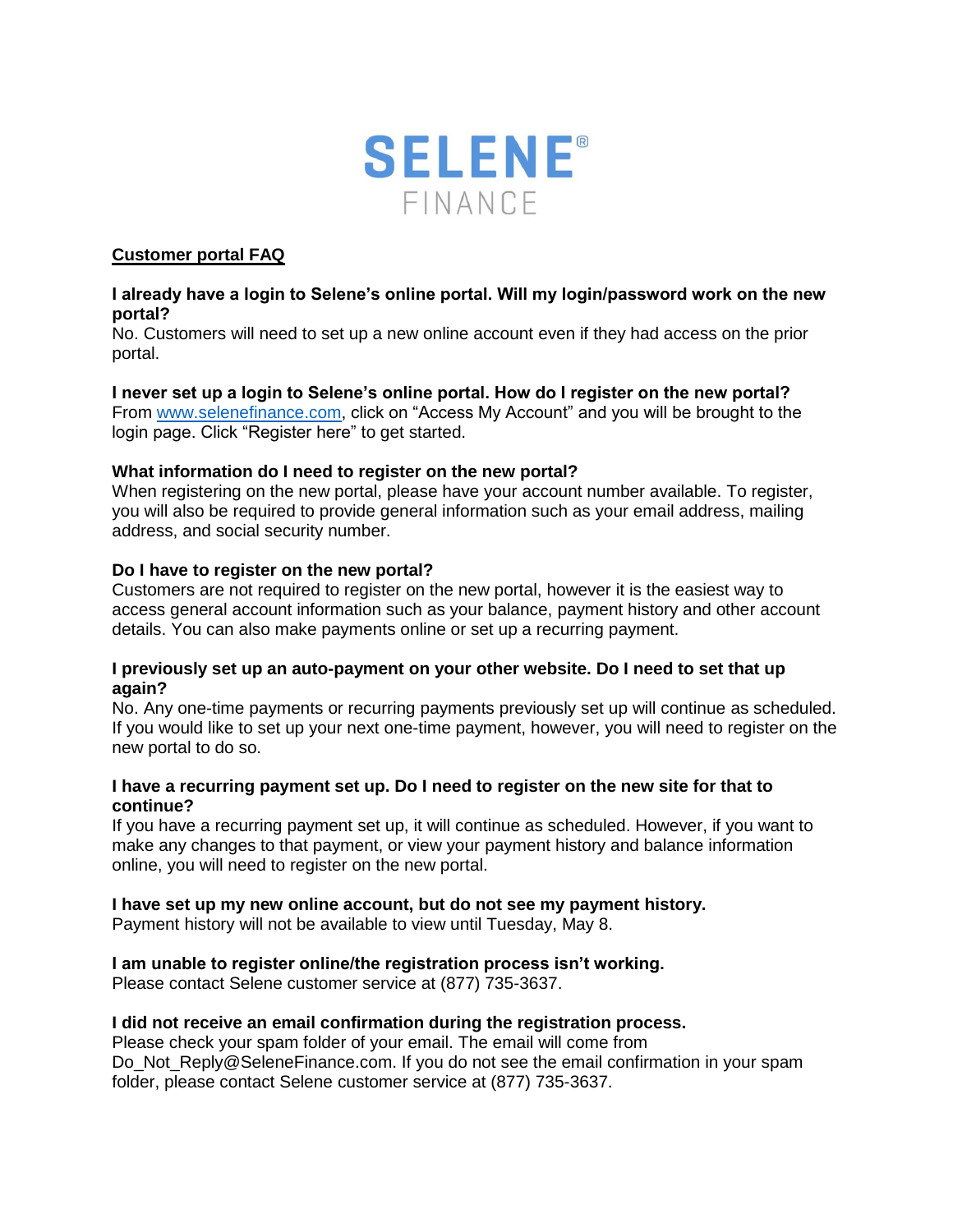# **I set up my online account but the information does not match my most recent statement.**

Please contact Selene customer service at (877) 735-3637.

# **My popup blocker is preventing me from registering on the new portal. How do I fix this?**

### Google Chrome

- On your computer, open Chrome.
- At the top right, click More **> Settings**.
- At the bottom, click **Advanced**.
- Under "Privacy and security," click **Content settings**.
- Click **Popups**.
- At the top, turn the setting to **Allowed**

# Internet Explorer

- Launch IE > **Go to Tools** -> **Internet options**
- Go to the **'Privacy' Tab**
- Search for a checkbox **"Turn on Pop-up Blocker"**
- If you **Uncheck** it the pop-up blocker gets disabled on your browser and pop-ups are allowed. **(please note this will allow all pop up functionality to be disabled)**
- You can also click the **"Settings"** button and copy and paste the **URL** of the registration website into the Address if website allow section
- Then press **"Add"** this will allow this site to be added as an exception

# Firefox/Mozilla

- Click the menu button  $\equiv$  and choose **Options.**
- Select the Privacy & Security panel.
- Under the **Permissions** section, uncheck the box next to **Block pop-up windows** to disable the pop-up blocker altogether.
- A click on **Exceptions** opens a dialog box with a list of sites that you want to allow to display pop-ups. The dialog box offers you the following choices:

|                     | You can specify which websites are allowed to open pop-up windows. Type<br>the exact address of the site you want to allow and then click Allow. |               |
|---------------------|--------------------------------------------------------------------------------------------------------------------------------------------------|---------------|
| Address of website: |                                                                                                                                                  |               |
|                     |                                                                                                                                                  |               |
|                     |                                                                                                                                                  | Allow         |
| <b>Site</b>         |                                                                                                                                                  | <b>Status</b> |
|                     |                                                                                                                                                  |               |
|                     |                                                                                                                                                  |               |
|                     |                                                                                                                                                  |               |
|                     |                                                                                                                                                  |               |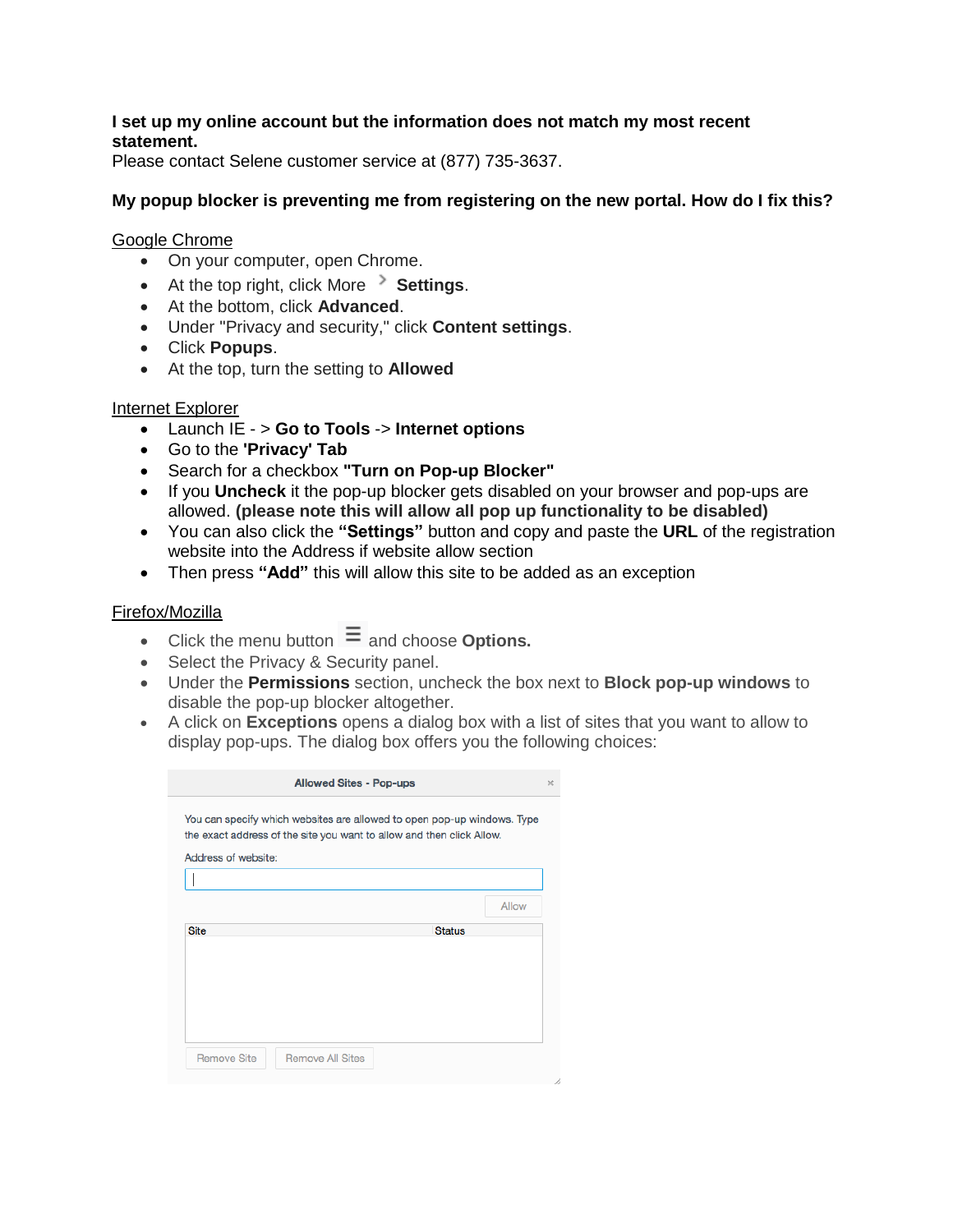# Safari - IOS

From the Home screen, select "**Settings**".

| Choose "Safari"                     |  |
|-------------------------------------|--|
| 8:21 PM<br><b>eeeee</b> Verizon LTE |  |
| <b>Settings</b>                     |  |
| Maps                                |  |
| Compass                             |  |
| Safari                              |  |
|                                     |  |

 Slide the "**Block Pop-ups**" to "**On**" (green) to block pop-ups, or slide it to "**Off**" (white) to never block pop-ups.

| <b>Neese Verizon LTE</b> | 8:42 PM |                           |   |
|--------------------------|---------|---------------------------|---|
| Settings                 | Safari  |                           |   |
| <b>GENERAL</b>           |         |                           |   |
| Search Engine            |         | Google >                  |   |
| Passwords & AutoFill     |         |                           | ⋗ |
| Favorites                |         | Favorites >               |   |
| Open Links               |         | In New Page $\rightarrow$ |   |
| <b>Block Pop-ups</b>     |         |                           |   |
|                          |         |                           |   |

# Safari - MAC

- Windows users select "**Safari**" > "**Preferences**".
- Click on "**Security**" at the top of the window.